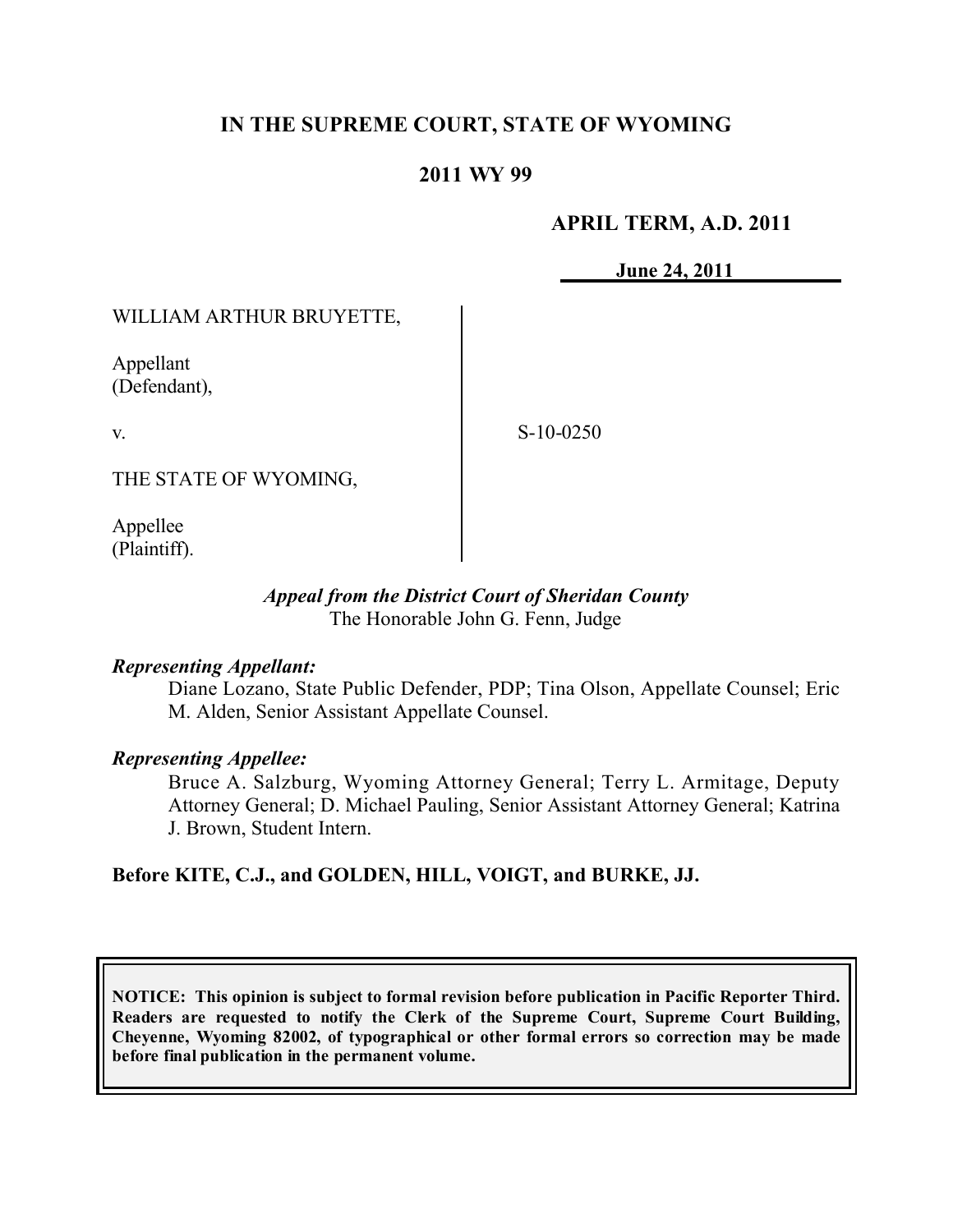#### **KITE, Chief Justice.**

 $\overline{a}$ 

[¶1] William Arthur Bruyette was charged with felony possession of marijuana. At trial, he sought to introduce evidence that he obtained the marijuana in California with a prescription for medical marijuana. The district court granted the State's in limine motion to exclude evidence relating to a medical marijuana defense and instructed the jury that possession of medical marijuana was not a defense to the crime charged. The jury convicted Mr. Bruyette of felony possession of marijuana. Mr. Bruyette appeals, claiming the district court denied him his constitutional right to present his defense.

#### **ISSUE**

[¶2] Mr. Bruyette presents the following issue for this Court's determination:

Whether he was denied his right to present a defense to the jury guaranteed by Art. 1, § 10 of the Wyoming Constitution and the United States Constitution.<sup>1</sup>

### **FACTS**

[¶3] On December 17, 2009, police officers arrested Mr. Bruyette in Sheridan County, Wyoming for felony possession of marijuana in violation of Wyo. Stat. Ann. § 35-7-  $1031(c)(iii)$  (LexisNexis 2009).<sup>2</sup> He informed the officers at the time that he had obtained the marijuana in California with a medical prescription card.

<sup>&</sup>lt;sup>1</sup> Art. 1,  $\S$  10 of the Wyoming Constitution provides in pertinent part: "In all criminal prosecutions the accused shall have the right to defend in person and by counsel, . . . ." Mr. Bruyette does not cite a particular provision of the United States Constitution but indirectly references the due process clause of the Fourteenth Amendment and the compulsory process and confrontation clauses of the Sixth Amendment in which a criminal defendant's guarantee of a meaningful opportunity to present a complete defense is rooted. *Crane v. Kentucky*, 476 U.S. 683, 690, 106 S.Ct. 2142, 2146, 90 L.Ed.2d 636 (1986).  $2$  Wyo. Stat. Ann. § 35-7-1031(c)(iii) provides:

<sup>(</sup>c) It is unlawful for any person knowingly or intentionally to possess a controlled substance unless the substance was obtained directly from, or pursuant to a valid prescription or order of a practitioner while acting in the course of his professional practice, or except as otherwise authorized by this act. Any person who violates this subsection:

<sup>. . . .</sup> (iii) And has in his possession any other controlled substance classified in Schedule I, II or III in an amount greater than set forth in paragraph  $(c)(i)$  of this section, is guilty of a felony punishable by imprisonment for not more than five (5) years, a fine of not more than ten thousand dollars (\$10,000.00), or both[.]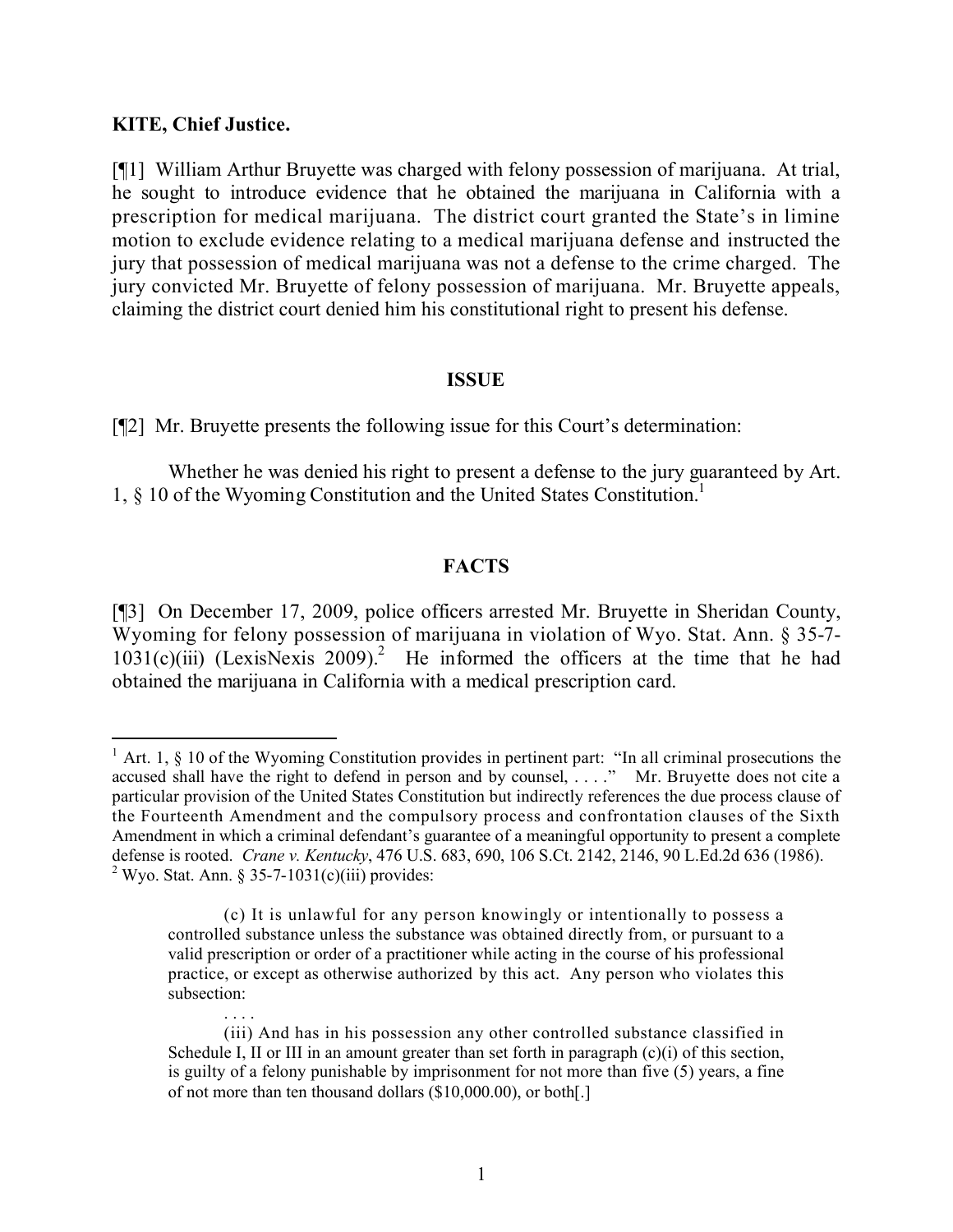[¶4] Prior to trial, the State filed a motion in limine asking the district court to prohibit Mr. Bruyette from presenting a defense or evidence related to his possible right under California law to possess and use marijuana for medical reasons. After a hearing, the district court conditionally granted the motion, but gave Mr. Bruyette several days to produce a prescription or other document showing that a physician had advised him to use marijuana for medical reasons. Several days later, defense counsel provided notice that Mr. Bruyette had not obtained a prescription for medical marijuana that could be introduced pursuant to  $\S$  35-7-1031(c).

[¶5] The State then filed a second motion in limine, asking the district court to prohibit any reference during trial to medical marijuana or the use of marijuana for medical purposes. At a hearing before jury selection on the first day of trial, defense counsel responded to the State's motion by stating he would not be presenting an affirmative defense involving medical marijuana. The district court granted the State's motion, stating that the parties were barred from making "any reference to medical marijuana, prescription or physician or doctor recommendation or justification for the marijuana, as well as therapeutic or medicinal treatment or value for the marijuana."

[¶6] During the trial, the district court mentioned to the parties that defense counsel had submitted a jury instruction addressing medical marijuana and it did not intend to give the instruction. After presentation of the State's case, Mr. Bruyette elected to testify in his own defense. During direct examination, in response to defense counsel's question, "Did [the police] ask you about marijuana?" Mr. Bruyette testified, "He [the officer] mentioned that my daughter had said that I had a medical marijuana card from California." The State objected to the testimony as violating the district court's pre-trial order. The State asked the court to strike the testimony and give a curative instruction advising the jury that the possession of a medical marijuana card was not a defense to the charge of possessing marijuana. Defense counsel responded that he had not expected the testimony, he had gone over the court's order with Mr. Bruyette and he had no objection to the court striking the testimony. The district court admonished Mr. Bruyette not to make any further reference to medical marijuana or a card in front of the jury but offered him the opportunity to make an offer of proof. Defense counsel declined. The district court then told the jury that Mr. Bruyette's testimony concerning medical marijuana was stricken and was not to be considered and that his possession of a medical marijuana card was not a defense to the charge of unlawfully possessing marijuana.

[¶7] During the instruction conference, defense counsel offered an instruction stating that a valid prescription for medical marijuana was a defense under § 35-7-1031(c). The district court declined to give the instruction on the ground that no evidence was presented that a valid prescription existed, the defense had given notice that there was no prescription and a medical marijuana card did not constitute a prescription. The district court also advised that the curative instruction given during trial would not be repeated when the other instructions were read and the State was not to reference the curative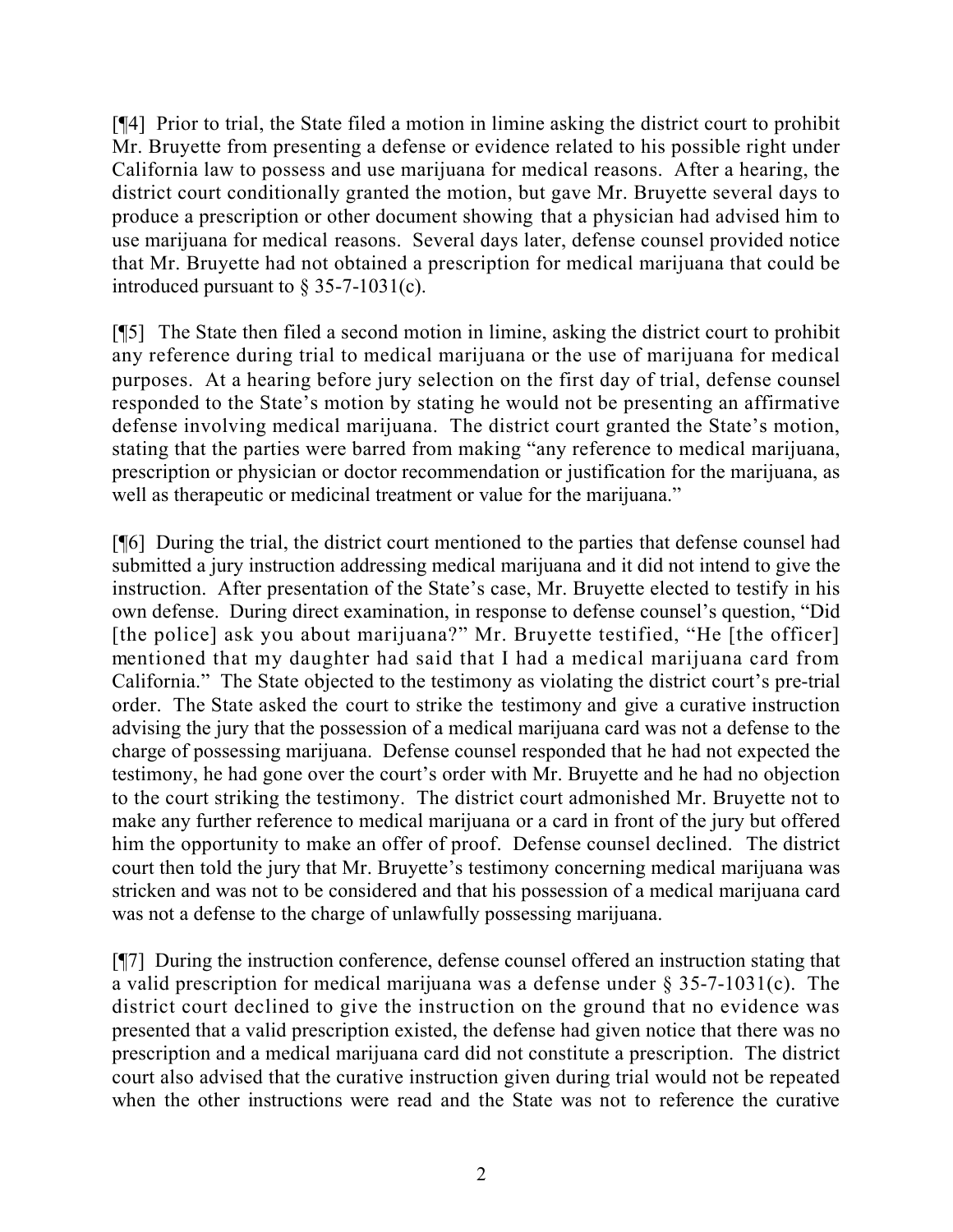instruction during closing argument because the testimony concerning a medical marijuana card had been stricken and any further reference to that testimony would violate the in limine order.

[¶8] After the district court read the jury instructions, the jury deliberated for twenty minutes and returned a verdict of guilty. The district court imposed a sentence of eighteen to thirty months incarceration, suspended the sentence and ordered Mr. Bruyette to serve a split sentence of 121 days in the county detention center and two years unsupervised probation. Mr. Bruyette timely appealed.

## **STANDARD OF REVIEW**

[¶9] Mr. Bruyette contends the district court denied him his constitutional right to present a defense when it precluded him from presenting evidence of the medical marijuana card and instructed the jury that the card was not a defense to the possession charge. We review constitutional issues *de novo*. *Smith v. State*, 2009 WY 2, ¶ 35, 199 P.3d 1052, 1063 (Wyo. 2009).

## **DISCUSSION**

[¶10] A criminal defendant has the right to present evidence in his own defense. *Proffit v. State*, 2008 WY 103, ¶ 24, 191 P.3d 974, 981 (Wyo. 2008). That right, however, is not unlimited. *Id*., citing *Dysthe v. State*, 2003 WY 20, ¶ 5, 63 P.3d 875, 879 (Wyo. 2003). For evidence to be admissible, it must be relevant. W.R.E. 402. Relevant evidence is evidence having a "tendency to make the existence of any fact that is of consequence to the determination of the action more probable or less probable than it would be without the evidence." W.R.E. 401. Even relevant evidence may be excluded, however, "if its probative value is substantially outweighed by the danger of unfair prejudice, confusion of the issues, or misleading the jury." W.R.E. 403.

[¶11] Here, the district court concluded a California physician's recommendation to use marijuana for medical purposes (if such a recommendation existed) was not a valid prescription or medical practitioner's order within the meaning of  $\S$  35-7-1031(c) and was not, therefore, a valid defense to a charge in Wyoming for possessing marijuana. The district court's ruling is consistent with our holding in *Burns v. State*, 2011 WY 5, ¶ 12, 246 P.3d 283, 286 (Wyo. 2011), which was issued after Mr. Bruyette filed his brief in this Court. We held in *Burns* that a defendant charged with possession of marijuana under  $\S$  35-7-1031(c) is not exempt from criminal liability in Wyoming even if he legitimately obtained a medical marijuana prescription or physician's order under another state's law. As we said in *Burns*, the possession of marijuana, even for medical purposes, is illegal; therefore, it would be illegal under Wyoming law for a physician to prescribe or order, in any sense, the possession of marijuana. It is, likewise, illegal under Wyoming